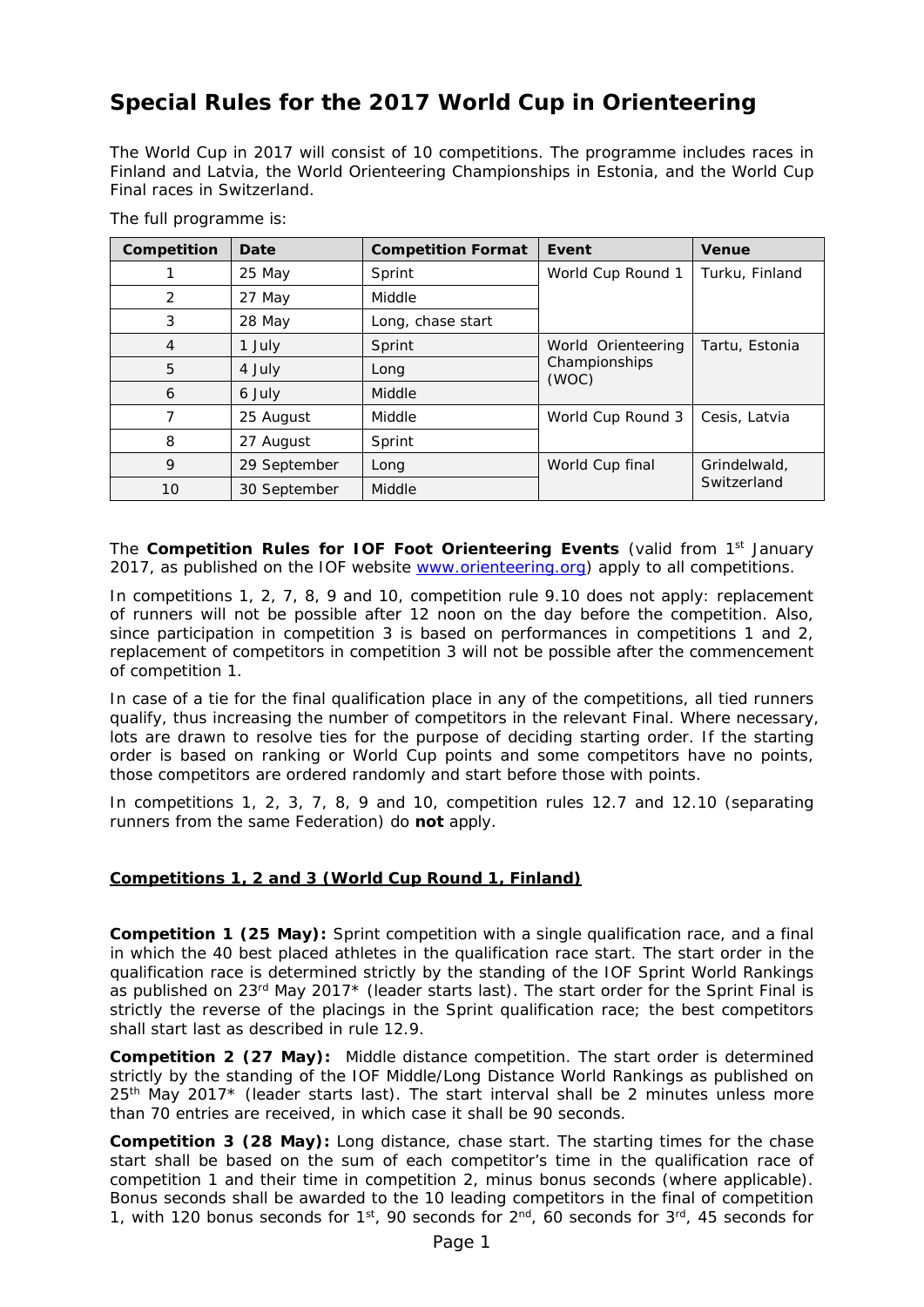$4<sup>th</sup>$ , 30 seconds for  $5<sup>th</sup>$ , and 25-20-15-10-5 seconds for  $6<sup>th</sup>$ -10<sup>th</sup>. The result for competition 3 is the order in which athletes cross the finish line. Competitors will only be permitted to start if they have a result in both the qualification race of competition 1, and competition 2.

## **Competitions 4, 5 and 6; World Orienteering Championships (Estonia)**

WOC rules apply.

## **Competitions 7 and 8 (World Cup Round 2, Latvia)**

**Competition 7 (25th Aug):** Middle distance competition. The start order is determined strictly by the standing of the IOF Middle/Long Distance World Rankings as published on  $23<sup>rd</sup>$  August 2017\* (leader starts last). The start interval shall be 2 minutes unless more than 70 entries are received, in which case it shall be 90 seconds.

**Competition 8 (27th Aug):** Sprint competition with a qualification and final. The qualification shall consist of three heats, drawn according to the provisions of rule 12.8 (in particular, that as far as possible, the heats shall be equally strong and that athletes from any one country should be distributed as equally as possible between the heats), except that two competitors from the same country may start consecutively in the same heat. The starting order in each qualification race is determined strictly by the standing of the IOF Sprint World Rankings as published on 25<sup>th</sup> August 2017<sup>\*</sup> (leader starts last) with a start interval of 1 minute. The leading 15 athletes from each heat qualify for the A final and the remaining competitors qualify for the B final, with the starting sequence in each final as determined by rule 12.9.

## **Competitions 9 and 10 World Cup Final (Switzerland)**

**Competition 9 (29th Sep):** Long distance competition with a 3 minute start interval. The start order is determined strictly by the order of the Middle/Long Distance World Ranking as of 27<sup>th</sup> September 2017<sup>\*</sup> (highest ranked competitors start last).

**Competition 10 (30th Sep):** Middle distance competition with a 2 minute start interval. The start order is determined strictly by the order of the World Cup after Competition 9.

## **World Cup standings are defined as**

After competitions 1 to 5 the sum of all scores up to and including that stage.

After competitions 6 to 8 the sum of the best n-1 scores (where n is the number of competitions so far) up to and including that stage.

After competition 9 the sum of the best 7 scores out of the first 8 competitions plus the score from competition 9.

After competition 10 the sum of the best 7 scores out of the first 8 competitions plus the scores from competitions 9 and 10.

In the event of two or more competitors having the same number of points after competition 10, they shall be ranked in order of their placing in competition 10. Any competitors who are still equal shall be ranked in order of their highest placing during the season, and, if still equal, the number of occasions on which they achieved that placing.

In the event of a competition being cancelled or voided for any reason, the number of scores to count will be reduced by one.

## **National quotas for competitions 1, 2, 3, 7, 8, 9 and 10**

The national quotas for competitions 1, 2, 3, 7, 8, 9 and 10 are based on the total points of the leading 10 athletes from each Federation in the IOF World Federation League tables (combined Sprint/Middle/Long) as published on 1<sup>st</sup> January 2017. Separate quotas will apply for men and women.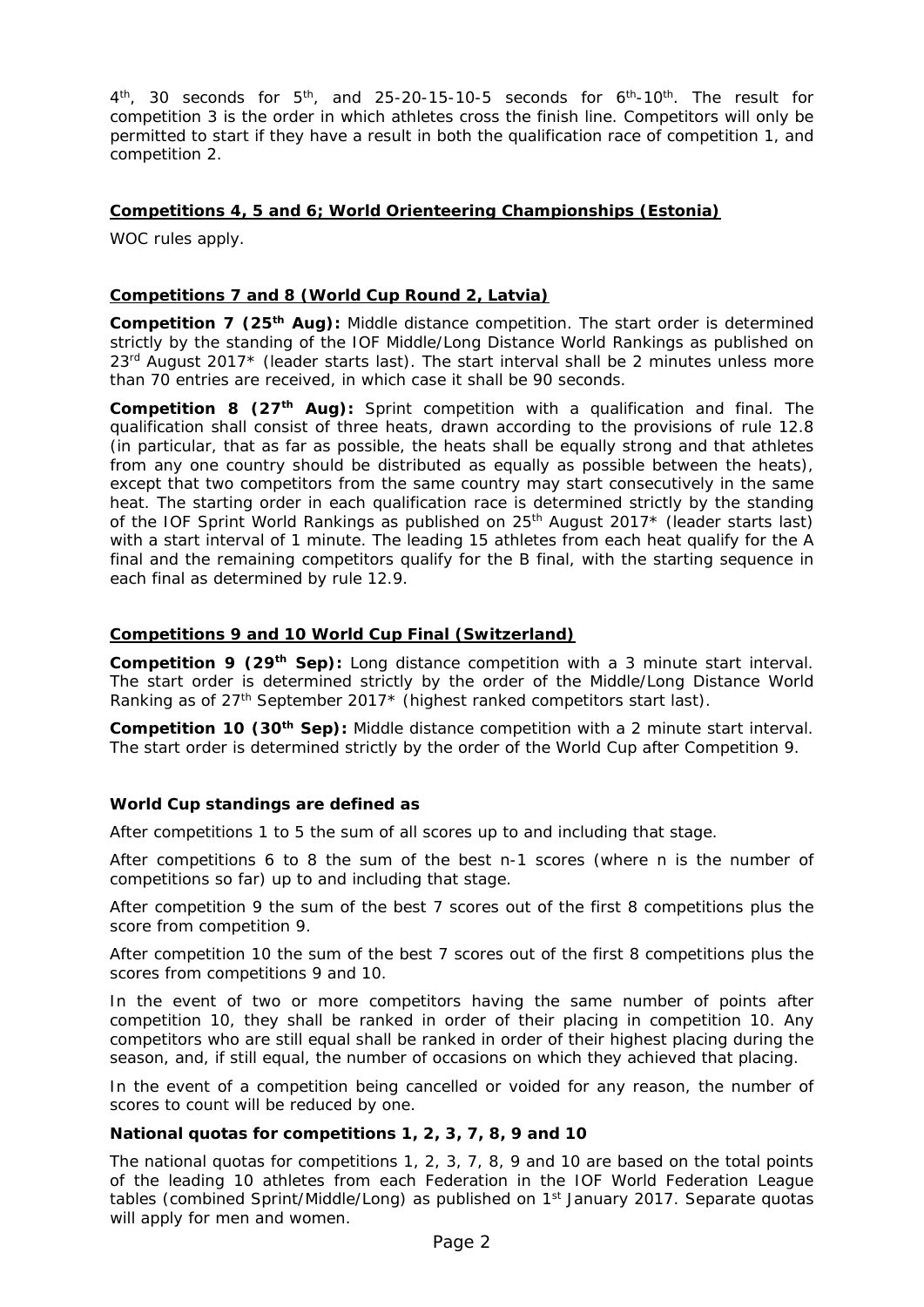The allocations for competitions 1, 2, 3, 7, 8, 9 and 10 will be:

- The top 6 nations get 8 places.
- All other nations get 6 places.

A Federation may enter any runner irrespective of his/her position in the IOF World Rankings lists. Competitors entered for competition 3 must also be entered for competitions 1 and 2.

All 2016 individual World Champions shall be offered a wild card place in competitions 1, 2 and 3 provided they are selected by their Federation. All 2017 individual World Champions, provided they are selected by their Federations, shall be offered a wild card place in competitions 7, 8, 9 and 10. These wild card places shall be additional to the national quotas.

#### **Scoring System**

For competitions 1 to 10, 100 points are awarded to the winner, 80 points to  $2<sup>nd</sup>$  place, 60 points to third place and so on as shown below:

1st place 100 points 2<sup>nd</sup> place 80 points 3rd place 60 points 4<sup>th</sup> place 50 points 5<sup>th</sup> place 45 points 6<sup>th</sup> place 40 points 7<sup>th</sup> place 37 points 8<sup>th</sup> place 35 points 9<sup>th</sup> place 33 points 10<sup>th</sup> place 31 points 11<sup>th</sup> place 30 points 12<sup>th</sup> place 29 points …………………………

40th place 1 point

In the case of a tie, the tied runners each receive the same points as if they had each been placed in the highest of the tied positions.

#### **Prizes**

IOF prizes will only be awarded in the overall World Cup while organisers will provide prizes in the single World Cup events. World Cup prizes will no longer be awarded at the World Championships. Below is a summary of the prizes for both men and women for the single events and the World Cup overall:

Single World Cup Events 1<sup>st</sup> place: prizes by organiser 2<sup>nd</sup> place: prizes by organiser

3<sup>rd</sup> place: prizes by organiser

World Cup Overall Individual categories 1<sup>st</sup> place: medal, trophy cup, diploma by the IOF 2<sup>nd</sup> place: medal, diploma by the IOF 3rd place: medal, diploma by the IOF 4<sup>th</sup> place: diploma by the IOF 5<sup>th</sup> place: diploma by the IOF